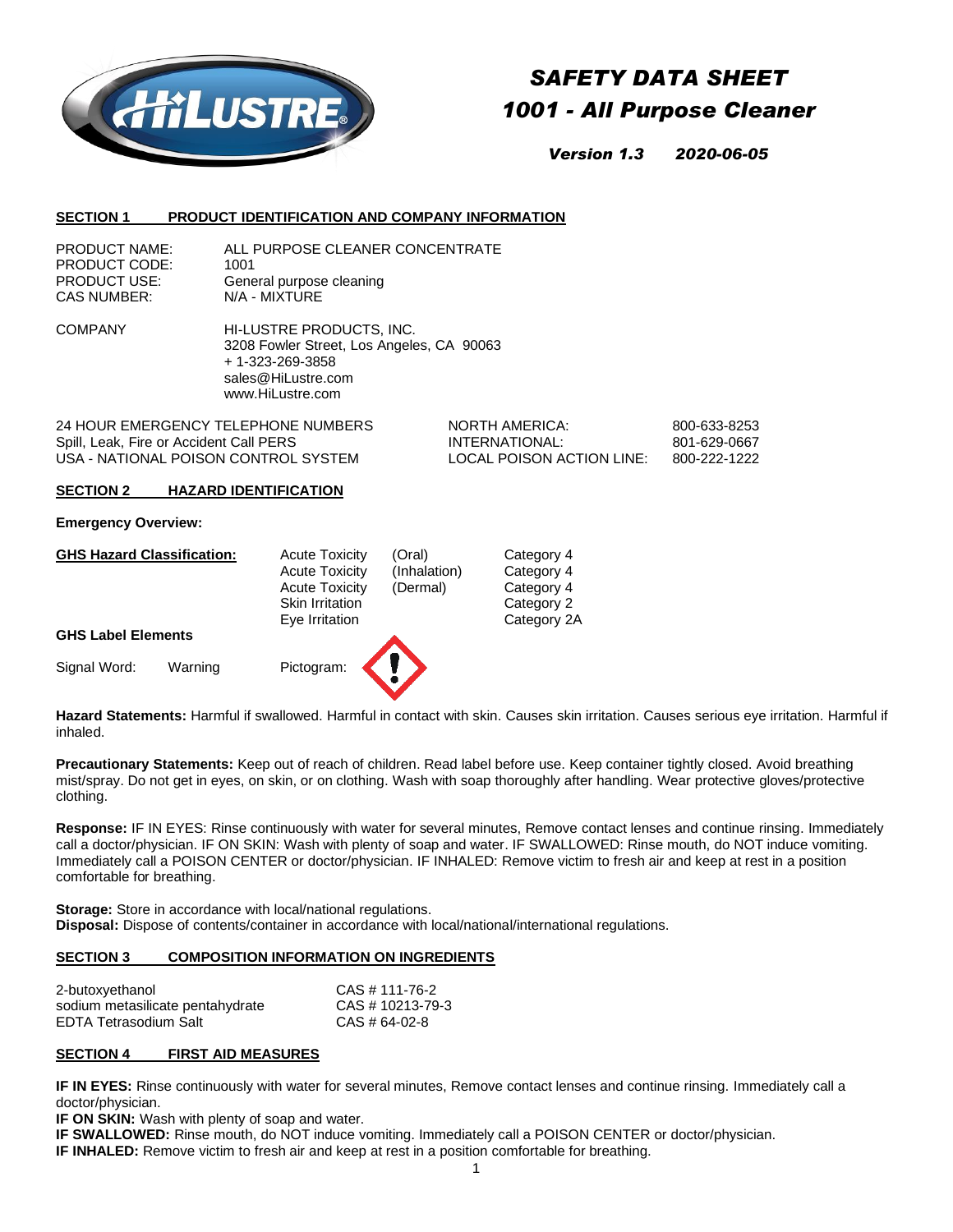## **SECTION 5 FIREFIGHTING MEASURES**

**Conditions of flammability:** Not likely under normal conditions as the Flash Point is above 212 DF (100 DC). Even upon heating this product would give of only water vapor.

**Suitable extinguishing media:** Foam, water, water spray

**Special protective equipment for firefighters:** Wear a self-contained breathing apparatus with a full face-piece operated in the positive pressure demand mode with appropriate turn-out gear and chemical resistant personal protective equipment.

**Hazardous combustion products:** Some oxides of carbon on incineration

**Additional information:** Fire and explosion hazards are not known for this water based product.

## **SECTION 6 ACCIDENTAL RELEASE MEASURES**

**Personal precautions:** Use personal protective equipment. Avoid breathing vapors, mist or gas. Ensure adequate ventilation. Remove all sources of ignition.

**Environmental precautions:** Prevent further leakage or spillage if safe to do so. Do not let product enter drains.

**Methods and materials for containment and cleaning up:** SMALL SPILLS: Absorb with suitable absorbent material, place in chemical waste container, close tightly and dispose of properly. LARGE SPILLS: Persons not wearing protective equipment should be excluded from area of spill until cleanup has been completed. Stop spill at source, dike area of spill to prevent spreading, pump liquid into salvage tank. Prevent run-off to sewers, streams or other bodies of water. If run-off occurs, notify proper authorities as required. Absorb remaining liquid with suitable absorbent material and place in chemical waste container, close tightly and dispose of properly.

## **SECTION 7 HANDLING AND STORAGE**

**Precautions for safe handling:** Avoid contact with skin and eyes. Avoid inhalation of vapor or mist. Use in a well-ventilated area and wear protective equipment as required. Avoid misting, heating or splashing. Wash thoroughly after handling. **Storage:** Store in closed containers in a cool, dry, well-ventilated area. Protect containers from physical damage. **Special precautions:** Empty containers retain product residues (vapor, liquid and/or solid) and may be hazardous. Observe all hazard precautions. Keep empty containers closed and do not use to mix or store any other materials.

## **SECTION 8 EXPOSURE CONTROLS - PERSONAL PROTECTION**

#### **Components with workplace control parameters**

| 2-Butoxyethanol, CAS # 111-76-2 | TWA 20 ppm - USA, ACGIH Threshold Limit Values (TLV)                            |
|---------------------------------|---------------------------------------------------------------------------------|
|                                 | Eye & Upper Respiratory Tract Irritation                                        |
|                                 | Confirmed animal carcinogen with unknown relevance to humans                    |
|                                 | TWA 25 ppm - 120 mg/m3 - USA, OSHA                                              |
|                                 | Table Z-1 Limits for Air Contaminants 1910.1000                                 |
|                                 | Skin Potential for dermal absorption                                            |
|                                 | TWA 50 ppm – 240 mg/m3 - USA. OSHA - Exposure Limits – Table Z-1 Limits for Air |

#### **Personal protective equipment**

**Respiratory protection:** Not normally required for use in well ventilated areas. **Hand protection:** Alkali resistant gloves. **Eye protection:** Use chemical splash goggles. Government standards such as NIOSH (US) or EN 166 (EU). **Skin protection:** Neoprene work apron or protective clothing with long sleeves to prevent skin contact. . **Hygiene measures:** Handle in accordance with good industrial hygiene and safety practice. Wash hands before breaks and at the end of the workday.

#### **SECTION 9 PHYSICAL AND CHEMICAL PROPERTIES**

| <b>Properties</b> | Appearance              | Greenish yellow liquid                   |
|-------------------|-------------------------|------------------------------------------|
|                   | pН                      | 13.5 to 13.8                             |
|                   | <b>Boiling Point</b>    | Approximately 212 deg F                  |
|                   | Solubility in Water     | Soluble                                  |
|                   | Vapor Pressure          | Not Determined (Water based)             |
|                   | VOC                     | 0.7 Lbs/Gallon (83.96 Grams per Liter)   |
|                   | Vapor Density           | $\leq 1$                                 |
|                   | <b>Specific Gravity</b> | 1.01                                     |
|                   | <b>Evaporation Rate</b> | Approximately 0.4<br>(Butyl Acetate = 1) |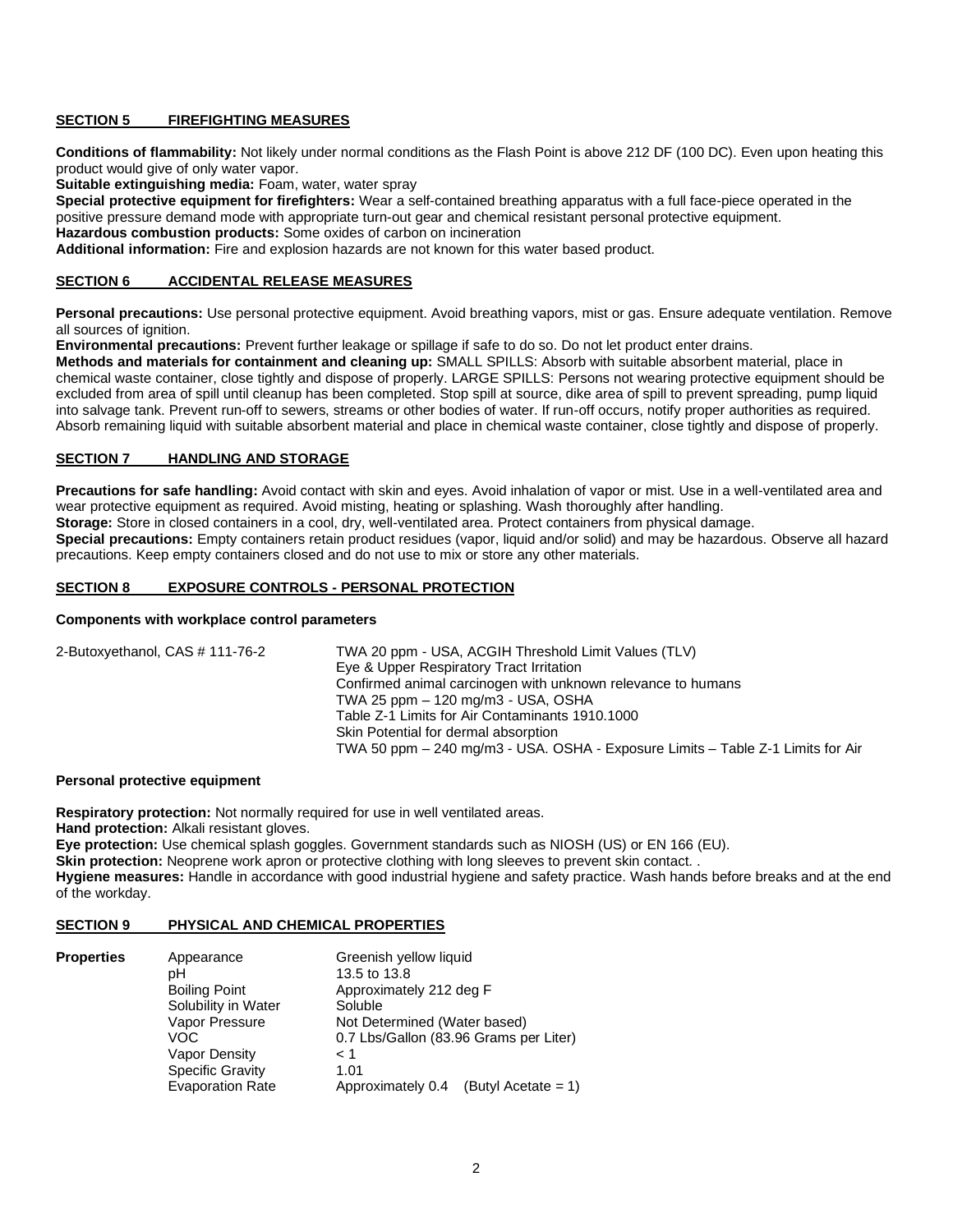## **SECTION 10 STABILITY AND REACTIVITY**

**Chemical stability:** Stable under recommended storage and usage conditions **Possibility of hazardous reactions:** There is very low possibility of hazardous reactions wit this product **Conditions to avoid:** Heat **Materials to avoid:** Strong acids – strong acids are not compatible with this product. **Hazardous decomposition products:** Some oxides of carbon on incineration. **Hazardous polymerization:** This product does not polymerize.

## **SECTION 11 TOXICOLOGICAL INFORMATION**

The information is provided for the component 2-Butoxyethanol, CAS No. 111-76-2 at 100% Strength. The amount of the component 2- Butoxyethanol, CAS# 111-76-2 present is 4-8% and therefore the effect of the component needs to be calculated for concentration and then taken into account. The concentrations of the components are further reduced at the advised and recommended dilution levels.

| <b>Acute Toxicity:</b>                        | 2-Butoxyethanol, CAS # 111-76-2<br>LD50 Oral Rat 470 mg/Kg.<br>LC50 Inhalation Rat 4 Hours 450 ppm<br>LD50 Dermal Rabbit 220 mg/Kg.                                                                                                                                                                                                                                                                           |                                                                                                                                                                                             |                                                                                                                                                                                   |  |
|-----------------------------------------------|---------------------------------------------------------------------------------------------------------------------------------------------------------------------------------------------------------------------------------------------------------------------------------------------------------------------------------------------------------------------------------------------------------------|---------------------------------------------------------------------------------------------------------------------------------------------------------------------------------------------|-----------------------------------------------------------------------------------------------------------------------------------------------------------------------------------|--|
|                                               | Sodium Metasilicate, CAS # 6834-92-0<br>LD50 Oral Rat 1153 mg/Kg.                                                                                                                                                                                                                                                                                                                                             |                                                                                                                                                                                             |                                                                                                                                                                                   |  |
|                                               | EDTA Tetrasodium Salt, CAS # 64-02-8<br>LD50 Oral Rat 3,030 mg/Kg.<br>LD50 Dermal Rabbit > 5,000 mg/Kg.                                                                                                                                                                                                                                                                                                       |                                                                                                                                                                                             |                                                                                                                                                                                   |  |
| <b>Carcinogenicity Data:</b>                  | 2-Butoxyethanol, CAS # 111-76-2<br><b>IARC</b><br>3 - Group 3. Not classifiable as to its carcinogenicity to humans<br>NTP<br>No component of this product present at levels greater than or equal to 0.1% is identified as a<br>known or anticipated by NTP<br>No component of this product present at levels greater than or equal to 0.1% is identified as a<br><b>OSHA</b><br>known or anticipated by NTP |                                                                                                                                                                                             |                                                                                                                                                                                   |  |
|                                               | EDTA Tetrasodium Salt, CAS # 64-02-8 No Data as a Human Carcinogen<br>Nitrilotriacetate, trisodium salt a component of EDTA is possibly carcinogenic to humans 2B per IARC, which<br>is present in less than 0.0876% in this composition.                                                                                                                                                                     |                                                                                                                                                                                             |                                                                                                                                                                                   |  |
| <b>Reproductive Data:</b>                     |                                                                                                                                                                                                                                                                                                                                                                                                               | 2-Butoxyethanol, CAS # 111-76-2<br>Overexposure may cause reproductive disorder(s) based on tests with laboratory animals.                                                                  |                                                                                                                                                                                   |  |
| <b>Teratogenicity:</b>                        |                                                                                                                                                                                                                                                                                                                                                                                                               | 2-Butoxyethanol, CAS # 111-76-2 - No data is available                                                                                                                                      |                                                                                                                                                                                   |  |
| <b>Specific Target Organ Toxicity (STOT):</b> |                                                                                                                                                                                                                                                                                                                                                                                                               | 2-Butoxyethanol, CAS # 111-76-2<br>Single Exposure (Globally Harmonized System - GHS) - No data is available<br>Repeated Exposure (Globally Harmonized System - GHS) - No data is available |                                                                                                                                                                                   |  |
| <b>Potential Health Effects:</b>              |                                                                                                                                                                                                                                                                                                                                                                                                               | 2-Butoxyethanol, CAS # 111-76-2<br>Inhalation:<br>Ingestion:<br>Skin:<br>Eyes:                                                                                                              | May be harmful if inhaled. Causes respiratory tract irritation.<br>Harmful if swallowed<br>Harmful if absorbed through the skin. Causes skin irritation.<br>Causes eye irritation |  |
| <b>Signs and Symptoms of Exposure:</b>        |                                                                                                                                                                                                                                                                                                                                                                                                               | 2-Butoxyethanol, CAS # 111-76-2                                                                                                                                                             | None known for exposure to the product as a whole<br>Central nervous system depression, Headache and narcosis<br>Synergistic Effects: No data available                           |  |

## **SECTION 12 ECOLOGICAL INFORMATION**

**Toxicity:** None known for exposure to the product as a whole<br> **Toxicity:** 2-Butoxyethanol, CAS No. 111-76-2 **Toxicity:** 2-Butoxyethanol, CAS No. 111-76-2 Toxicity to fish: LC50 – other fish – 220 mg/L – 96 Hours Toxicity to daphnia and other aquatic invertebrates EC50 – Daphnia magna (Water flea) – 1.815 mG/L – 24 Hours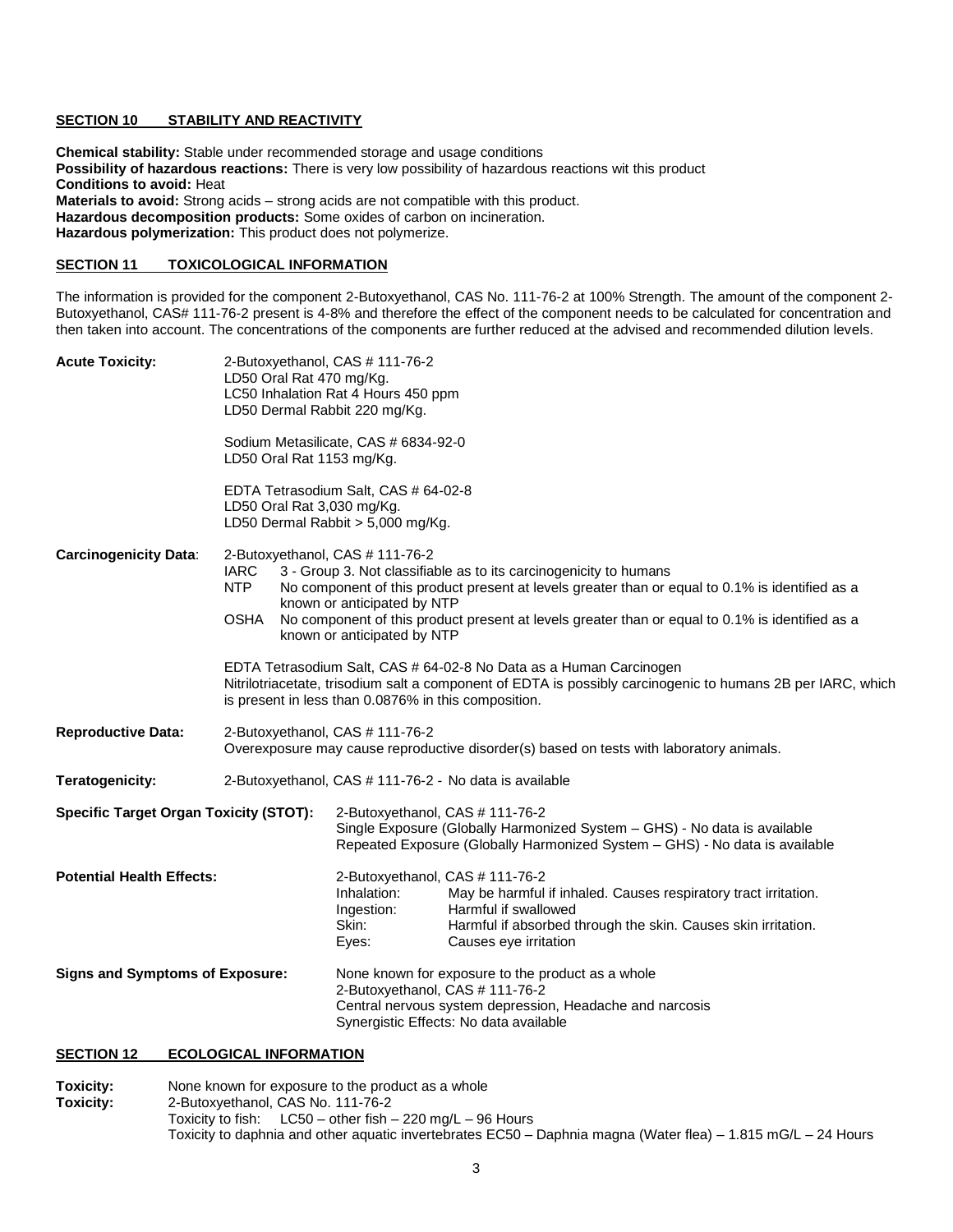EDTA Tetrasodium Salt, CAS # 64-02-8 is practically non-toxic to fish on an acute basis (LC50 > 100 mg/L). Fish Acute & Prolonged Toxicity LC50, fathead minnow (Pimephales promelas), 96 h: > 100 mg/l

| <b>Persistence and Degradability:</b> | EDTA Tetrasodium Salt, CAS # 64-02-8<br>Biodegradation under aerobic laboratory conditions is below detectable limits (BOD20 or<br>BOD28/Theoretical Oxygen Demand < 2.5%)<br>Chemical Oxygen Demand: 0.19 - 0.28 mg/mg<br>Theoretical Oxygen Demand: 1.31 mg/mg |  |
|---------------------------------------|------------------------------------------------------------------------------------------------------------------------------------------------------------------------------------------------------------------------------------------------------------------|--|
| Bio-accumulative potential:           | No data available.                                                                                                                                                                                                                                               |  |
| <b>Mobility in soil:</b>              | No data available.                                                                                                                                                                                                                                               |  |
| <b>PBT and vPVB assessment:</b>       | No data available.                                                                                                                                                                                                                                               |  |

#### **SECTION 13 DISPOSAL CONSIDERATIONS**

Dispose of in accordance with all applicable local, state and federal regulations.

#### **SECTION 14 TRANSPORTATION INFORMATION**

**Other adverse effects:** No data available.

| DOT (US):                           | This is not a regulated material |
|-------------------------------------|----------------------------------|
| IATA and ICAO (Air Transportation): | This is not a regulated material |
| <b>IMDG (Water Transportation):</b> | This is not a regulated material |

## **SECTION 15 REGULATORY INFORMATION**

| <b>OSHA Hazards:</b>            | Harmful by ingestion. Harmful by skin absorption. Irritant.                                |
|---------------------------------|--------------------------------------------------------------------------------------------|
| <b>US TSCA:</b>                 | All ingredients listed                                                                     |
| <b>CANADA:</b>                  | Inventory Status - All ingredients listed                                                  |
| <b>SARA 302 For Components:</b> | No chemicals in this material are subject to reporting requirements.                       |
| <b>SARA 313 For Components:</b> | 2-Butoxyethanol, CAS # 111-76-2 is subject to reporting levels                             |
| SARA 311/312 Hazards:           | 2-Butoxyethanol, CAS # 111-76-2. Fire Hazard, Acute Health Hazard, Chronic Health Hazard.  |
|                                 | EDTA Tetrasodium Salt, CAS # 64-02-8, Acute Health Hazard, Delayed (Chronic) Health Hazard |
|                                 | Sodium Metasilicate, CAS # 6834-92-0, Acute Health Hazard, Chronic Health Hazard           |

**California Prop 65:**  $\sqrt{N}$  WARNING! This product contains a chemical(s) known to the State of California to cause cancer (formaldehyde) and birth defects, or other reproductive harm (ethylene oxide) For more information visit P65Warnings.ca.gov

## **California SB 258: Ingredients:**

| water                                                           | 7732-18-5      |
|-----------------------------------------------------------------|----------------|
| 2-butoxy ethanol                                                | 111-76-2       |
| disodium trioxosilicate                                         | 10213-79-3     |
| alcohols, C10-C14, ethoxylated                                  | 66455-15-0     |
| octylphenoxypolyethoxyethanol                                   | 9036-19-5      |
| glycine, N,N'-1,2-ethanediylbis[N-(carboxymethyl)-, sodium salt | $64 - 02 - 8$  |
| ethylene glycol                                                 | $107 - 21 - 1$ |
| acetic acid, 2-hydroxy-, sodium salt                            | 2836-32-0      |
| glycine, N,N-bis(carboxymethyl)-, sodium salt                   | 5064-31-3      |
| sodium hydroxide                                                | 1310-73-2      |
| magnesium nitrate                                               | 10377-60-3     |
| acid yellow 73                                                  | 518-47-8       |
| sodium sulfate                                                  | 7757-82-6      |
| 5-chloro-2-methyl-4-isothiazolin-3-one                          | 26172-55-4     |
| magnesium chloride                                              | 7786-30-3      |
| 2-methyl-4-isothiazolin-3-one                                   | 2682-20-4      |
| twitchell oil                                                   | 8042-47-5      |

#### **California SB 258: References (Links to designated lists) (refer t[o www.hilustre.com/sds](http://www.hilustre.com/sds) for electronic links)**

**CA Prop 65** <https://oehha.ca.gov/proposition-65/proposition-65-list> **EU CMRs** [https://echa.europa.eu/documents/10162/13562/cmr\\_report\\_en.pdf](https://echa.europa.eu/documents/10162/13562/cmr_report_en.pdf)